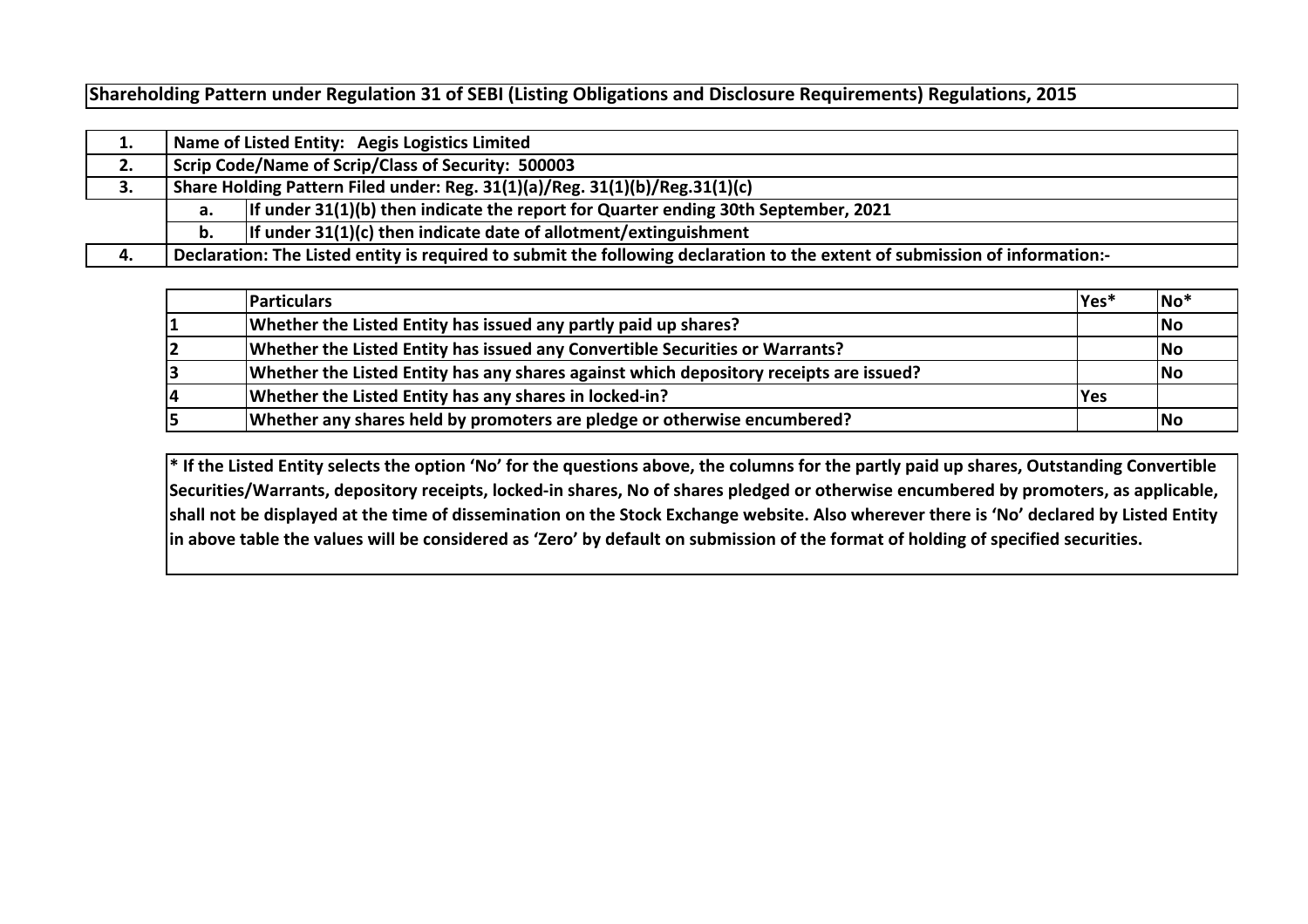## **Aegis Logistics Limited**

**Table I - Summary Statement holding of specified securities**

|          |                                      |                  |                     | No. of  | No. of        |                              | Sharehold<br>ing as a %<br>of total<br>no. of | securities                            |  | Number of Voting Rights held in each class of |               | <b>Shares</b><br>Underlyin %<br>Outstandi full | ing, as a<br>assuming | shares  | Number of Locked in pledged or otherwise |         | <b>Number of Shares</b><br>lencumbered | Number of   |
|----------|--------------------------------------|------------------|---------------------|---------|---------------|------------------------------|-----------------------------------------------|---------------------------------------|--|-----------------------------------------------|---------------|------------------------------------------------|-----------------------|---------|------------------------------------------|---------|----------------------------------------|-------------|
|          |                                      |                  | No. of fully Partly |         | <b>shares</b> |                              | <b>Ishares</b>                                |                                       |  |                                               |               | ng                                             | conversio             |         |                                          |         |                                        | equity      |
|          |                                      |                  | paid up             | paid-up | underlyin     |                              |                                               | (calculate No of Voting Rights        |  |                                               |               | convertibl n of                                |                       |         | As a % of                                |         | As a % of shares                       |             |
|          |                                      | Nos. of          | equity              | equity  |               |                              | d as per                                      |                                       |  |                                               | Total as a le |                                                | convertibl            |         | total                                    |         | Itotal                                 | held in     |
|          |                                      | sharehold shares |                     | shares  |               | Depositor Total nos.         | SCRR,                                         |                                       |  |                                               | % of          | securities le                                  |                       |         | <b>Shares</b>                            |         | <b>Shares</b>                          | dematerial  |
| Category | Category of shareholder              | lers             | held                | held    |               | y Receipts shares held 1957) |                                               | Class eg: $X$   Class eg: $y$   Total |  |                                               | $(A+B+C)$     | (including securities No. (a)                  |                       |         | held(b)                                  | No. (a) | held(b)                                | ised form   |
| (1)      | (II)                                 | (III)            | (IV)                | (V)     | (VI)          | $(VII) =$                    | (VIII) As a                                   |                                       |  | (IX)                                          | (X)           |                                                | $(XI) =$              | (XII)   |                                          | (XIII)  |                                        | (XIV)       |
| (A)      | <b>Promoter &amp; Promoter Group</b> |                  | 3 203824123         |         |               | 203824123                    |                                               | 58.0696 203824123                     |  | 0 203824123                                   | 58.0696       |                                                | 58.0696               |         |                                          |         |                                        | 0 203824123 |
| (B)      | <b>Public</b>                        |                  | 69068 147175877     |         |               | 147175877                    |                                               | 41.9304 147175877                     |  | 0 147175877                                   | 41.9304       |                                                | 41.9304               | 5666666 | 3.8502 NA                                |         | <b>INA</b>                             | 142398015   |
| (C)      | Non Promoter - Non Public            |                  |                     |         |               |                              |                                               |                                       |  |                                               |               |                                                |                       |         |                                          | 0 NA    | <b>NA</b>                              |             |
| (C1)     | <b>Shares Underlying DRs</b>         |                  |                     |         |               |                              |                                               |                                       |  |                                               |               |                                                |                       |         |                                          | 0 NA    | <b>INA</b>                             |             |
| (C2)     | Shares Held By Employee Trust        |                  |                     |         |               |                              |                                               |                                       |  |                                               |               |                                                |                       |         |                                          | 0 NA    | <b>NA</b>                              |             |
|          | Total                                |                  | 69071 351000000     | 0       |               | 0 351000000                  |                                               | 100 351000000                         |  | 0 351000000                                   | 100           |                                                | 100                   | 5666666 | 1.6144                                   |         |                                        | 0 346222138 |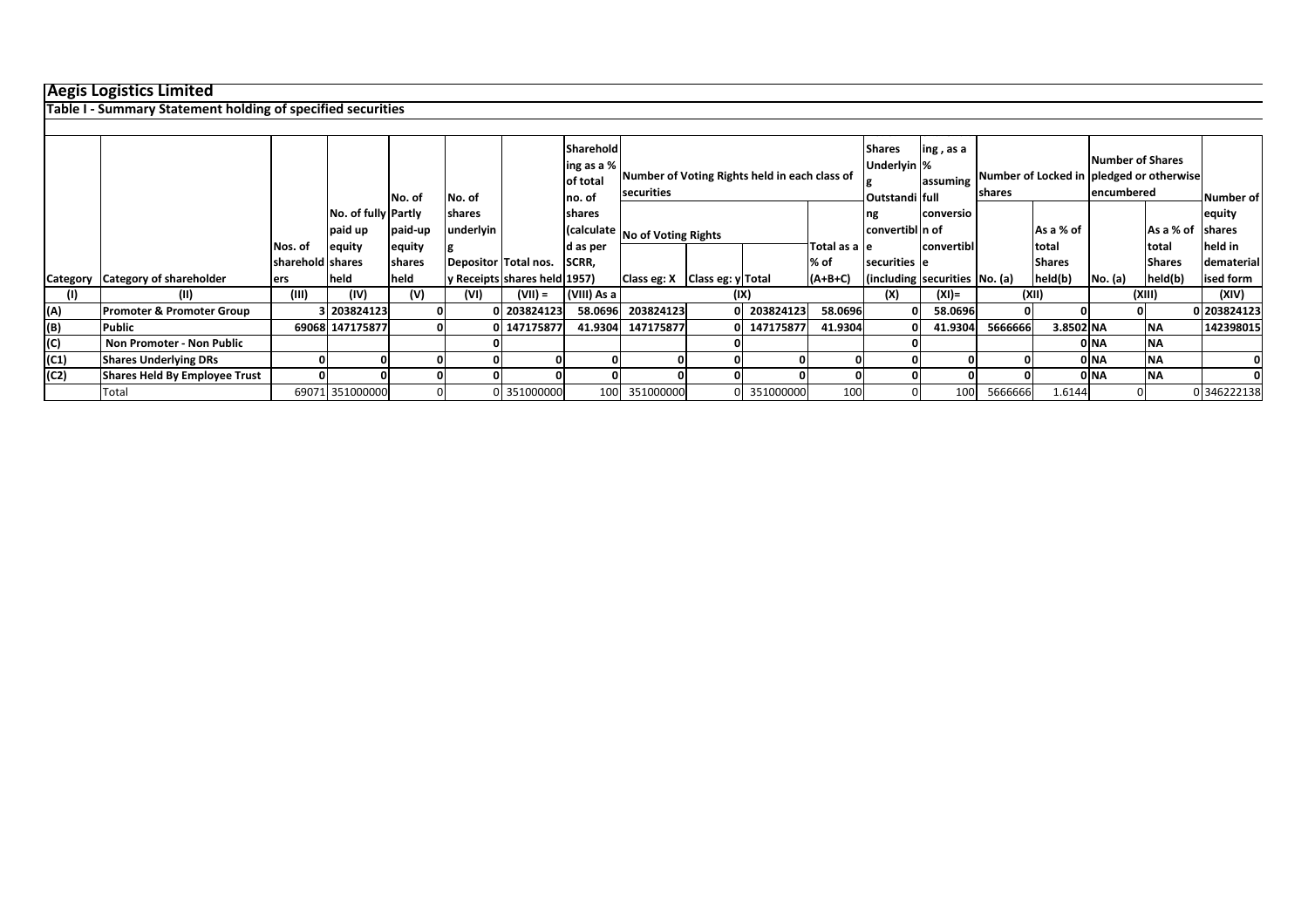|               | <b>Aegis Logistics Limited</b>                                                       |                  |                      |        |                      |           |                    |                                                                        |                                                |                       |               |                                          |                                       |           |               |         |                  |             |
|---------------|--------------------------------------------------------------------------------------|------------------|----------------------|--------|----------------------|-----------|--------------------|------------------------------------------------------------------------|------------------------------------------------|-----------------------|---------------|------------------------------------------|---------------------------------------|-----------|---------------|---------|------------------|-------------|
|               | Table II - Statement showing shareholding pattern of the Promoter and Promoter Group |                  |                      |        |                      |           |                    |                                                                        |                                                |                       |               |                                          |                                       |           |               |         |                  |             |
|               |                                                                                      |                  |                      |        |                      |           |                    |                                                                        |                                                |                       |               |                                          |                                       |           |               |         |                  |             |
|               |                                                                                      |                  |                      |        | No. of               |           | Sharehold<br>ing % | Number of Voting Rights held in each class of<br>calculated securities | <b>Shares</b><br>Underlyin %<br>Outstandi full | ing, as a<br>assuming | shares        | Number of Locked in pledged or otherwise | <b>Number of Shares</b><br>encumbered | Number of |               |         |                  |             |
|               |                                                                                      |                  |                      | Partly | shares               |           | as per             |                                                                        |                                                |                       |               | ng                                       | conversio                             |           |               |         |                  | equity      |
|               |                                                                                      |                  | No. of fully paid-up |        | underlyin            |           | SCRR,              | <b>No of Voting Rights</b>                                             |                                                |                       |               | convertibl n of                          |                                       |           | As a % of     |         | As a % of shares |             |
|               |                                                                                      | Nos. of          | paid up              | equity |                      |           | 1957 As a          |                                                                        |                                                |                       | Total as a le |                                          | convertibl                            |           | total         |         | total            | held in     |
|               |                                                                                      | sharehold equity |                      | shares | Depositor Total nos. |           | % of               |                                                                        |                                                |                       | % of          | securities e                             |                                       |           | <b>Shares</b> |         | <b>Shares</b>    | dematerial  |
|               | Category & Name of the shareholders                                                  | ers              | shares held held     |        |                      |           |                    | y Receipts shares held (A+B+C2) Class eg: X Class eg: y Total          |                                                |                       | $(A+B+C)$     |                                          | (including securities No. (a)         |           | held(b)       | No. (a) | held(b)          | ised form   |
|               | (1)                                                                                  | (III)            | (IV)                 | (V)    | (VI)                 | $(VII) =$ | (VIII) As a        |                                                                        |                                                | (IX)                  |               | (X)                                      | $(XI) =$                              |           | (XII)         |         | (XIII)           | (XIV)       |
|               | Indian                                                                               |                  |                      |        |                      |           |                    |                                                                        |                                                |                       |               |                                          |                                       |           |               |         |                  |             |
| (a)           | Individuals / Hindu Undivided Family                                                 |                  |                      |        |                      |           |                    | O                                                                      |                                                |                       |               |                                          |                                       |           |               |         |                  |             |
| $\frac{1}{2}$ | Central Government / State Government(s)                                             |                  |                      |        |                      |           |                    | $\Omega$                                                               |                                                |                       |               |                                          |                                       |           |               |         |                  |             |
|               | <b>Financial Institutions / Banks</b>                                                |                  |                      |        |                      |           |                    | $\Omega$                                                               |                                                |                       |               |                                          |                                       |           |               |         |                  |             |
| (d)           | Any Other (Specify)                                                                  |                  |                      |        |                      |           |                    | $\Omega$                                                               |                                                |                       |               |                                          |                                       |           |               |         |                  |             |
|               | Sub Total (A)(1)                                                                     |                  |                      |        |                      |           |                    | n                                                                      |                                                |                       |               | n                                        |                                       |           |               |         |                  |             |
| $\mathbf{z}$  | Foreign                                                                              |                  |                      |        |                      |           |                    |                                                                        |                                                |                       |               |                                          |                                       |           |               |         |                  |             |
|               | Individuals (Non-Resident Individuals / Foreign                                      |                  |                      |        |                      |           |                    |                                                                        |                                                |                       |               |                                          |                                       |           |               |         |                  |             |
| (a)           | Individuals)                                                                         |                  |                      |        |                      |           |                    |                                                                        |                                                |                       |               |                                          |                                       |           |               |         |                  |             |
| (b)           | Government                                                                           |                  |                      |        |                      |           |                    | O                                                                      |                                                |                       |               | $\Omega$                                 |                                       |           |               |         | $\Omega$         |             |
| (c)           | <b>Institutions</b>                                                                  |                  |                      |        |                      |           |                    | n                                                                      |                                                |                       |               | n                                        |                                       |           |               |         |                  |             |
| (d)           | Foreign Portfolio Investor                                                           |                  |                      |        |                      |           |                    |                                                                        |                                                |                       |               |                                          |                                       |           |               |         |                  |             |
| (e)           | Any Other (Specify)                                                                  |                  | 203824123            |        |                      | 203824123 |                    | 58.0696 203824123                                                      |                                                | 0 203824123           | 58.0696       |                                          | 58.0696                               |           |               |         |                  | 0 203824123 |
|               | <b>Bodies Corporate</b>                                                              |                  | 203824123            |        |                      | 203824123 |                    | 58.0696 203824123                                                      |                                                | 0 203824123           | 58.0696       |                                          | 58.0696                               |           |               |         |                  | 0 203824123 |
|               | Huron Holdings Limited                                                               |                  | 111160570            |        |                      | 111160570 |                    | 31.6697 111160570                                                      |                                                | 0 111160570           | 31.6697       |                                          | 31.6697                               |           |               |         |                  | 0 111160570 |
|               | Trans Asia Petroleum Inc                                                             |                  | 92653553             |        |                      | 92653553  | 26.397             | 92653553                                                               |                                                | 92653553              | 26.397        |                                          | 26.397                                |           |               |         |                  | 92653553    |
|               | Asia Infrastructure Investment Ltd                                                   |                  | 10000                |        |                      | 10000     | 0.0028             | 10000                                                                  |                                                | 10000                 | 0.0028        |                                          | 0.0028                                |           |               |         |                  | 10000       |
|               | Sub Total (A)(2)                                                                     |                  | 203824123            |        |                      | 203824123 |                    | 58.0696 203824123                                                      |                                                | 0 203824123           | 58.0696       |                                          | 58.0696                               |           |               |         |                  | 0 203824123 |
|               | <b>Total Shareholding Of Promoter And Promoter</b><br>Group (A)= (A)(1)+(A)(2)       |                  | 203824123            |        |                      |           |                    | 0 203824123 58.0696 203824123                                          |                                                | 0 203824123           | 58.0696       | $\Omega$                                 | 58.0696                               |           |               |         |                  | 0 203824123 |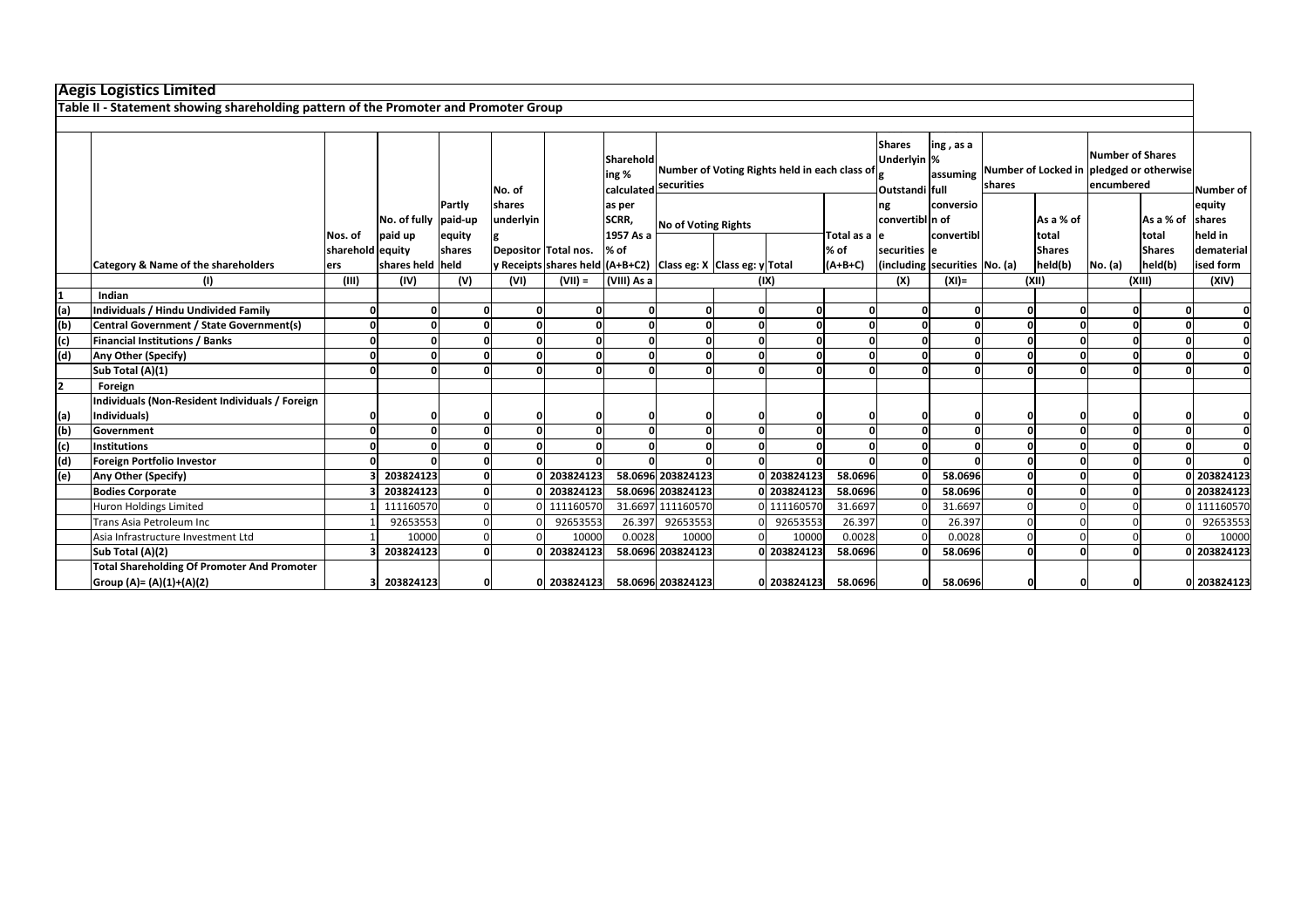|     | Aegis Logistics Limited                                                      |                  |                     |                  |                         |             |             |                        |                                               |                      |            |                 |                               |                     |                  |                 |                   |                    |
|-----|------------------------------------------------------------------------------|------------------|---------------------|------------------|-------------------------|-------------|-------------|------------------------|-----------------------------------------------|----------------------|------------|-----------------|-------------------------------|---------------------|------------------|-----------------|-------------------|--------------------|
|     | Table III - Statement showing shareholding pattern of the Public shareholder |                  |                     |                  |                         |             |             |                        |                                               |                      |            |                 |                               |                     |                  |                 |                   |                    |
|     |                                                                              |                  |                     |                  |                         |             |             |                        |                                               |                      |            |                 |                               |                     |                  |                 |                   |                    |
|     |                                                                              |                  |                     |                  |                         |             |             |                        | <b>Shares</b>                                 | ing, as a            |            |                 | <b>Number of Shares</b>       |                     |                  |                 |                   |                    |
|     |                                                                              | Sharehold        |                     |                  |                         |             |             | Underlyin %            |                                               |                      |            | pledged or      |                               |                     |                  |                 |                   |                    |
|     |                                                                              |                  |                     |                  |                         |             | ing %       |                        | Number of Voting Rights held in each class of |                      |            |                 | assuming                      | Number of Locked in |                  | otherwise       |                   |                    |
|     |                                                                              |                  |                     |                  | No. of                  |             | calculate   | securities             |                                               |                      |            | Outstandi full  |                               | shares              |                  | encumbered      |                   | Number of l        |
|     |                                                                              |                  | No. of fully Partly |                  | shares                  |             | d as per    |                        |                                               |                      |            | ng              | conversio                     |                     |                  |                 |                   | equity             |
|     |                                                                              |                  | paid up             | paid-up          | underlvin               |             | SCRR,       |                        |                                               |                      |            | convertibl n of |                               |                     | As a % of        |                 | As a % of         | shares             |
|     |                                                                              | Nos. of          |                     |                  |                         | Total nos.  | 1957 As a   | No of Voting Rights    |                                               |                      | Total as a |                 | convertibl                    |                     | total            |                 | total             | held in            |
|     |                                                                              | sharehold shares | equity              | equity<br>shares | <b>Depositor</b> shares |             | $%$ of      |                        | Class eg:                                     |                      | % of       | securities e    |                               |                     | <b>Shares</b>    |                 | <b>Shares</b>     | dematerial         |
|     |                                                                              |                  | held                | held             |                         |             |             |                        |                                               |                      |            |                 |                               |                     |                  |                 |                   |                    |
|     | Category & Name of the shareholders<br>(1)                                   | ers<br>(III)     | (IV)                | (V)              | / Receipts held         | $(VII) =$   | (VIII) As a | (A+B+C2) Class eg: X y |                                               | <b>Total</b><br>(IX) | $(A+B+C)$  |                 | (including securities No. (a) |                     | held(b)<br>(XII) | No. (a)         | held(b)<br>(XIII) | ised form<br>(XIV) |
|     | Institutions                                                                 |                  |                     |                  | (VI)                    |             |             |                        |                                               |                      |            | (X)             | $(XI) =$                      |                     |                  |                 |                   |                    |
| (a) | <b>Mutual Fund</b>                                                           |                  | 3382705             | $\mathbf 0$      |                         | 3382705     | 0.9637      | 3382705                | 0                                             | 3382705              | 0.9637     | 0               | 0.9637                        | 0                   |                  | 0 <sub>NA</sub> | <b>NA</b>         | 3382705            |
| (b) | <b>Venture Capital Funds</b>                                                 | 0                | $\Omega$            | $\mathbf 0$      | $\Omega$                |             | $\Omega$    |                        | 0                                             | $\Omega$             | $\Omega$   | $\mathbf 0$     |                               | $\mathbf 0$         |                  | 0 <sub>NA</sub> | <b>NA</b>         |                    |
| (c) | <b>Alternate Investment Funds</b>                                            | F,               | 489507              | $\mathbf 0$      | $\Omega$                | 489507      | 0.1395      | 489507                 | $\mathbf{0}$                                  | 489507               | 0.1395     | $\mathbf 0$     | 0.1395                        | $\mathbf{o}$        |                  | 0 <sub>NA</sub> | <b>NA</b>         | 489507             |
| (d) | <b>Foreign Venture Capital Investors</b>                                     | $\Omega$         |                     | $\mathbf 0$      |                         |             |             |                        | 0                                             |                      |            | $\mathbf 0$     |                               | 0                   |                  | 0 <sub>NA</sub> | <b>NA</b>         |                    |
| (e) | Foreign Portfolio Investor                                                   | 113              | 56571927            | $\mathbf 0$      |                         | 56571927    | 16.1174     | 56571927               | 0                                             | 56571927             | 16.1174    | $\mathbf{o}$    | 16.1174                       | $\mathbf 0$         |                  | 0 <sub>NA</sub> | <b>NA</b>         | 56571927           |
|     | Government Pension Fund Global                                               |                  | 8921045             | $\Omega$         |                         | 8921045     | 2.5416      | 8921045                |                                               | 8921045              | 2.5416     | $\Omega$        | 2.5416                        |                     |                  | 0 <sub>NA</sub> | <b>NA</b>         | 8921045            |
|     | Smallcap World Fund, Inc                                                     |                  | 5330244             | $\Omega$         |                         | 5330244     | 1.5186      | 5330244                | $\mathbf{0}$                                  | 5330244              | 1.5186     | $\Omega$        | 1.5186                        | $\Omega$            |                  | 0 <sub>NA</sub> | <b>NA</b>         | 5330244            |
|     | Aberdeen Standard Asia Focus Plc                                             |                  | 4477720             | $\Omega$         |                         | 4477720     | 1.2757      | 4477720                | $\Omega$                                      | 4477720              | 1.2757     | $\Omega$        | 1.2757                        | $\Omega$            |                  | 0 <sub>NA</sub> | <b>NA</b>         | 4477720            |
| (f) | <b>Financial Institutions / Banks</b>                                        |                  | 5820                | $\mathbf 0$      | $\Omega$                | 5820        | 0.0017      | 5820                   | <sub>0</sub>                                  | 5820                 | 0.0017     | $\mathbf 0$     | 0.0017                        | $\mathbf 0$         |                  | 0 <sub>NA</sub> | <b>NA</b>         | 3330               |
| (g) | <b>Insurance Companies</b>                                                   |                  | 1000                | $\Omega$         | $\Omega$                | 1000        | 0.0003      | 1000                   | 0                                             | 1000                 | 0.0003     | 0               | 0.0003                        | 0                   |                  | 0 <sub>NA</sub> | <b>NA</b>         | 0                  |
| (h) | <b>Provident Funds/ Pension Funds</b>                                        | $\Omega$         |                     | $\mathbf 0$      |                         |             | 0           | $\mathbf 0$            | ol                                            | 0                    |            | $\mathbf 0$     |                               | 0                   |                  | 0 <sub>NA</sub> | <b>NA</b>         | O                  |
| (i) | Any Other (Specify)                                                          | $\Omega$         | $\Omega$            | $\Omega$         | $\Omega$                |             | $\Omega$    | $\Omega$               | 0                                             | $\Omega$             | $\Omega$   | $\mathbf 0$     |                               | $\mathbf 0$         |                  | 0 NA            | <b>NA</b>         | $\mathbf{0}$       |
|     | Sub Total (B)(1)                                                             | 127              | 60450959            | $\Omega$         |                         | 60450959    | 17.2225     | 60450959               | 0                                             | 60450959             | 17.2225    | $\mathbf{0}$    | 17.2225                       | $\Omega$            |                  | 0 NA            | <b>NA</b>         | 60447469           |
|     | Central Government/ State Government(s)/                                     |                  |                     |                  |                         |             |             |                        |                                               |                      |            |                 |                               |                     |                  |                 |                   |                    |
|     | President of India                                                           |                  |                     |                  |                         |             |             |                        |                                               |                      |            |                 |                               |                     |                  |                 |                   |                    |
|     |                                                                              |                  |                     |                  |                         |             |             |                        |                                               |                      |            |                 |                               |                     |                  |                 |                   |                    |
|     | Central Government / State Government(s)                                     |                  | 3330                | $\Omega$         |                         | 3330        | 0.0009      | 3330                   |                                               | 3330                 | 0.0009     | $\mathbf{0}$    | 0.0009                        |                     |                  | 0 NA            | <b>NA</b>         | 3330               |
|     | Sub Total (B)(2)                                                             |                  | 3330                | $\Omega$         |                         | 3330        | 0.0009      | 3330                   |                                               | 3330                 | 0.0009     |                 | 0.0009                        | 0                   |                  | 0 <sub>NA</sub> | <b>NA</b>         | 3330               |
|     | <b>Non-Institutions</b>                                                      |                  |                     |                  |                         |             |             |                        |                                               |                      |            |                 |                               |                     |                  |                 |                   |                    |
| (a) | <b>Individuals</b>                                                           |                  | $\Omega$            | $\mathbf 0$      |                         |             |             |                        |                                               |                      |            |                 |                               | $\mathbf{0}$        |                  | ΝA              | <b>NA</b>         |                    |
|     | i. Individual shareholders holding nominal                                   |                  |                     |                  |                         |             |             |                        |                                               |                      |            |                 |                               |                     |                  |                 |                   |                    |
|     | share capital up to Rs. 2 lakhs.                                             | 64698            | 47334019            | $\mathbf 0$      |                         | 47334019    | 13.4855     | 47334019               |                                               | 47334019             | 13.4855    | 0               | 13.4855                       | $\mathbf 0$         |                  | 0 NA            | <b>NA</b>         | 42567807           |
|     | ii. Individual shareholders holding nominal                                  |                  |                     |                  |                         |             |             |                        |                                               |                      |            |                 |                               |                     |                  |                 |                   |                    |
|     | share capital in excess of Rs. 2 lakhs.                                      | 11               | 23138577            | $\mathbf{0}$     |                         | 2313857     | 6.5922      | 23138577               |                                               | 23138577             | 6.5922     | $\mathbf 0$     | 6.5922                        | 5666666             | 24.4901 NA       |                 | <b>NA</b>         | 23138577           |
|     | Sudhir Omprakash Malhotra                                                    |                  | 15590830            | $\Omega$         |                         | 15590830    | 4.4418      | 15590830               | $\Omega$                                      | 15590830             | 4.4418     | $\Omega$        | 4.4418                        | 5000000             | 32.0701 NA       |                 | <b>NA</b>         | 15590830           |
| (b) | <b>NBFCs registered with RBI</b>                                             | s                | 108100              | $\mathbf 0$      |                         | 108100      | 0.0308      | 108100                 | <sub>0</sub>                                  | 108100               | 0.0308     | $\mathbf 0$     | 0.0308                        |                     |                  | 0 <sub>NA</sub> | <b>NA</b>         | 108100             |
|     | <b>Trust Employee</b>                                                        | $\Omega$         | n                   | $\mathbf{0}$     |                         |             | 0           | 0                      | 0                                             | 0                    | n          | $\mathbf{0}$    |                               | $\mathbf{0}$        |                  | 0 <sub>NA</sub> | <b>NA</b>         | 0                  |
|     | <b>Overseas Depositories(holding DRs) (balancing</b>                         |                  |                     |                  |                         |             |             |                        |                                               |                      |            |                 |                               |                     |                  |                 |                   |                    |
| (d) | figure)                                                                      |                  |                     | 0                |                         |             | 0           |                        |                                               |                      |            | 0               |                               | 0                   |                  | 0 NA            | <b>NA</b>         | $\mathbf{0}$       |
| (c) | Any Other (Specify)                                                          | 4226             | 16140892            | $\Omega$         |                         | 16140892    | 4.5985      | 16140892               | 0                                             | 16140892             | 4.5985     | $\mathbf 0$     | 4.5985                        | $\mathbf 0$         |                  | 0 <sub>NA</sub> | <b>NA</b>         | 16132732           |
|     | <b>IEPF</b>                                                                  | $\mathbf{1}$     | 2607959             | $\mathbf{0}$     | $\Omega$                | 2607959     | 0.743       | 2607959                | O                                             | 2607959              | 0.743      | $\mathbf{0}$    | 0.743                         | $\mathbf{0}$        |                  | 0 <sub>NA</sub> | <b>NA</b>         | 2607959            |
|     | Trusts                                                                       | <b>C</b>         | 87450               | $\mathbf 0$      | $\Omega$                | 87450       | 0.0249      | 87450                  | 0                                             | 87450                | 0.0249     | $\mathbf 0$     | 0.0249                        | 0                   |                  | 0 <sub>NA</sub> | <b>NA</b>         | 87450              |
|     | Hindu Undivided Family                                                       | 1190             | 1465774             | $\mathbf 0$      |                         | 1465774     | 0.4176      | 1465774                | 0                                             | 1465774              | 0.4176     | $\mathbf 0$     | 0.4176                        | 0                   |                  | 0 <sub>NA</sub> | <b>NA</b>         | 1465774            |
|     | Non Resident Indians (Non Repat)                                             | 765              | 1177095             | $\Omega$         |                         | 1177095     | 0.3354      | 1177095                | o                                             | 1177095              | 0.3354     | $\mathbf{0}$    | 0.3354                        | 0                   |                  | 0 <sub>NA</sub> | <b>NA</b>         | 1169445            |
|     | Non Resident Indians (Repat)                                                 | 1423             | 2241145             | $\mathbf 0$      |                         | 2241145     | 0.6385      | 2241145                | 0                                             | 2241145              | 0.6385     | $\mathbf 0$     | 0.638                         | 0                   |                  | 0 <sub>NA</sub> | <b>NA</b>         | 2241145            |
|     | <b>Body Corp-Ltd Liability Partnership</b>                                   | 33               | 500302              | $\mathbf{0}$     |                         | 500302      | 0.1425      | 500302                 | o                                             | 500302               | 0.1425     | $\mathbf 0$     | 0.1425                        | $\mathbf{o}$        |                  | 0 <sub>NA</sub> | <b>NA</b>         | 500302             |
|     | <b>Unclaimed Shares</b>                                                      | $\overline{1}$   | 1279500             | $\mathbf 0$      | n                       | 1279500     | 0.3645      | 1279500                | $\mathbf{0}$                                  | 1279500              | 0.3645     | $\mathbf 0$     | 0.3645                        | $\mathbf{o}$        |                  | 0 <sub>NA</sub> | <b>NA</b>         | 1279500            |
|     | Foreign Portfolio Investor (Individual)                                      |                  | 46478               | $\mathbf 0$      |                         | 46478       | 0.0132      | 46478                  | $\mathbf{0}$                                  | 46478                | 0.0132     | $\mathbf 0$     | 0.0132                        | 0                   |                  | 0 <sub>NA</sub> | <b>NA</b>         | 46478              |
|     | <b>Clearing Member</b>                                                       | 90               | 449298              | $\mathbf{o}$     | $\Omega$                | 449298      | 0.128       | 449298                 | $\mathbf{0}$                                  | 449298               | 0.128      | $\mathbf 0$     | 0.128                         | $\mathbf 0$         |                  | 0 <sub>NA</sub> | <b>NA</b>         | 449298             |
|     | <b>Bodies Corporate</b>                                                      | 712              | 6285891             | $\mathbf 0$      |                         | 6285891     | 1.7909      | 6285891                | 0                                             | 6285891              | 1.7909     | $\mathbf{0}$    | 1.7909                        |                     |                  | 0 <sub>NA</sub> | <b>NA</b>         | 6285381            |
|     | Sub Total (B)(3)                                                             | 68940            | 86721588            | $\Omega$         |                         | 86721588    | 24.707      | 86721588               | 0                                             | 86721588             | 24.707     | $\mathbf 0$     | 24.707                        | 5666666             | 6.5343 NA        |                 | <b>NA</b>         | 81947216           |
|     | <b>Total Public Shareholding (B)=</b>                                        |                  |                     |                  |                         |             |             |                        |                                               |                      |            |                 |                               |                     |                  |                 |                   |                    |
|     | $(B)(1)+(B)(2)+(B)(3)$                                                       |                  | 69068 147175877     | $\mathbf 0$      |                         | 0 147175877 |             | 41.9304 147175877      |                                               | 147175877            | 41.9304    | $\mathbf 0$     | 41.9304                       | 5666666             | 3.8503 NA        |                 | <b>NA</b>         | 142398015          |
|     |                                                                              |                  |                     |                  |                         |             |             |                        |                                               |                      |            |                 |                               |                     |                  |                 |                   |                    |

## **Details of the shareholders acting as persons in Concert including their Shareholding (No. and %):**

**-**

**No. of SharesNo. of shareholders**

**Details of Shares which remain unclaimed may be given hear along with details such as number of shareholders, outstanding shares held in demat/unclaimed suspense account,** 

**voting rights which are frozen etc.**

| No. of shareholders | <b>No. of Shares</b> |
|---------------------|----------------------|
| 897                 | 1279500              |